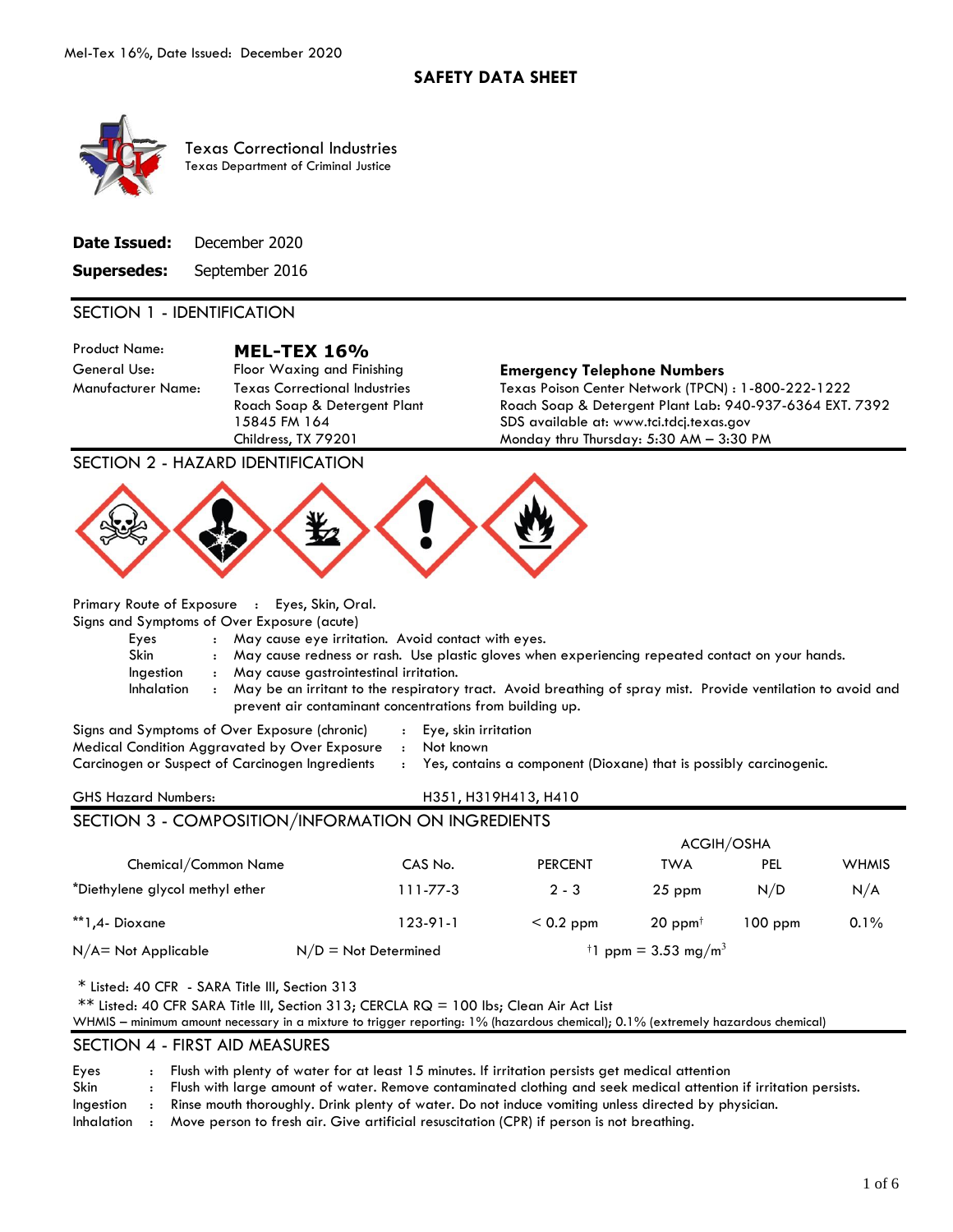## SECTION 5 - FIRE FIGHTING MEASURES

| Flammable Limit<br><b>Physical Hazard</b> |         | : N/A<br>None                                                 |
|-------------------------------------------|---------|---------------------------------------------------------------|
| Extinguishing Media                       |         | : Water, Foam, Dry Chemicals, or Carbon Dioxide               |
| Fire Extinguishing Procedure              | $\cdot$ | Use of respiratory equipment is recommended in enclosed areas |
| Fire and Explosive Hazard                 |         | None                                                          |

## SECTION 6 - ACCIDENTAL RELEASE MEASURES

Steps to be taken if released or spilled : Adequately ventilate the area. Use a NIOSH approved respirator as necessary with high vapor concentration. Contain liquid and absorb with commercial absorbent materials. Avoid the release of large quantities into water outfalls or water treatment facilities. Mop or soak up all materials practical for disposal.

## SECTION 7 - HANDLING AND STORAGE

Store in a cool dry ventilated area. Protect from freezing. Keep containers closed when not in use. Avoid any skin contact. Always wash your hands after using and before eating. Keep out of the reach of children. Storage temperatures above 100°F are not recommended.

### SECTION 8 - EXPOSURE CONTROLS/PERSONAL PROTECTION

| <b>Respiratory Protection</b>       |  | : None required with normal use.                |
|-------------------------------------|--|-------------------------------------------------|
| <b>Ventilation Requirement</b>      |  | : Local exhaust. Maintain adequate ventilation. |
| <b>Protective Gloves</b>            |  | : Yes. Use plastic, rubber, or neoprene.        |
| Eye Protection                      |  | : Use chemical goggles or safety glasses.       |
| $C$ $C$ $T$ $C$ $L$ $R$ $R$ $R$ $R$ |  | <b>DUVCICAL ANID CUEALCAL DRODEDTIFC</b>        |

#### SECTION 9 - PHYSICAL AND CHEMICAL PROPERTIES

| <b>Vapor Pressure</b>     |              | $\cdot$ N/D                       |
|---------------------------|--------------|-----------------------------------|
| Specific Gravity $(g/ml)$ | $\mathbf{r}$ | 1.02                              |
| Solubility in Water       |              | $:$ Emulsion                      |
| рH                        |              | $\pm 8.0 - 8.5$                   |
| <b>Boiling Point</b>      |              | $: > 200^{\circ} F$               |
| Appearance and Odor       |              | : Opaque white liquid, mild odor. |

#### SECTION 10 - STABILITY AND REACTIVITY

| <b>Hazardous Decomposition</b>       | $\mathbf{r}$ | Oxides of Carbon and Nitrogen. HF gas |
|--------------------------------------|--------------|---------------------------------------|
| Stability                            |              | : Stable                              |
| <i><u><b>Incompatibility</b></u></i> | $\mathbf{r}$ | Strong acids and oxidizing agents     |

NOTE: The C### notation below refers to a principal component based on the amount present in the product which may involve trade secret chemicals. In the event of an accident, notify the Poison Control Center for more information.

## SECTION 11 – TOXICOLOGICAL INFORMATION

C001

| <b>TOXICITY DATA:</b><br>SUSPECTED CANCER AGENT: | No LD/LC50 Data Available<br>None of the ingredients are found on the following<br>lists;                                                    |
|--------------------------------------------------|----------------------------------------------------------------------------------------------------------------------------------------------|
| FEDERAL:                                         | OSHA Z LIST, NTP, CAL/OSHA, IARC and therefore are not<br>considered to be, nor suspected to be a cancer-causing<br>agent by these agencies. |
| <b>IRRITANCY OF PRODUCT:</b>                     | Contact with this product can be irritating to exposed<br>skin, eyes and respiratory system.                                                 |
| SENSITIZATION OF PRODUCT:                        | This product is not considered a sensitizor.                                                                                                 |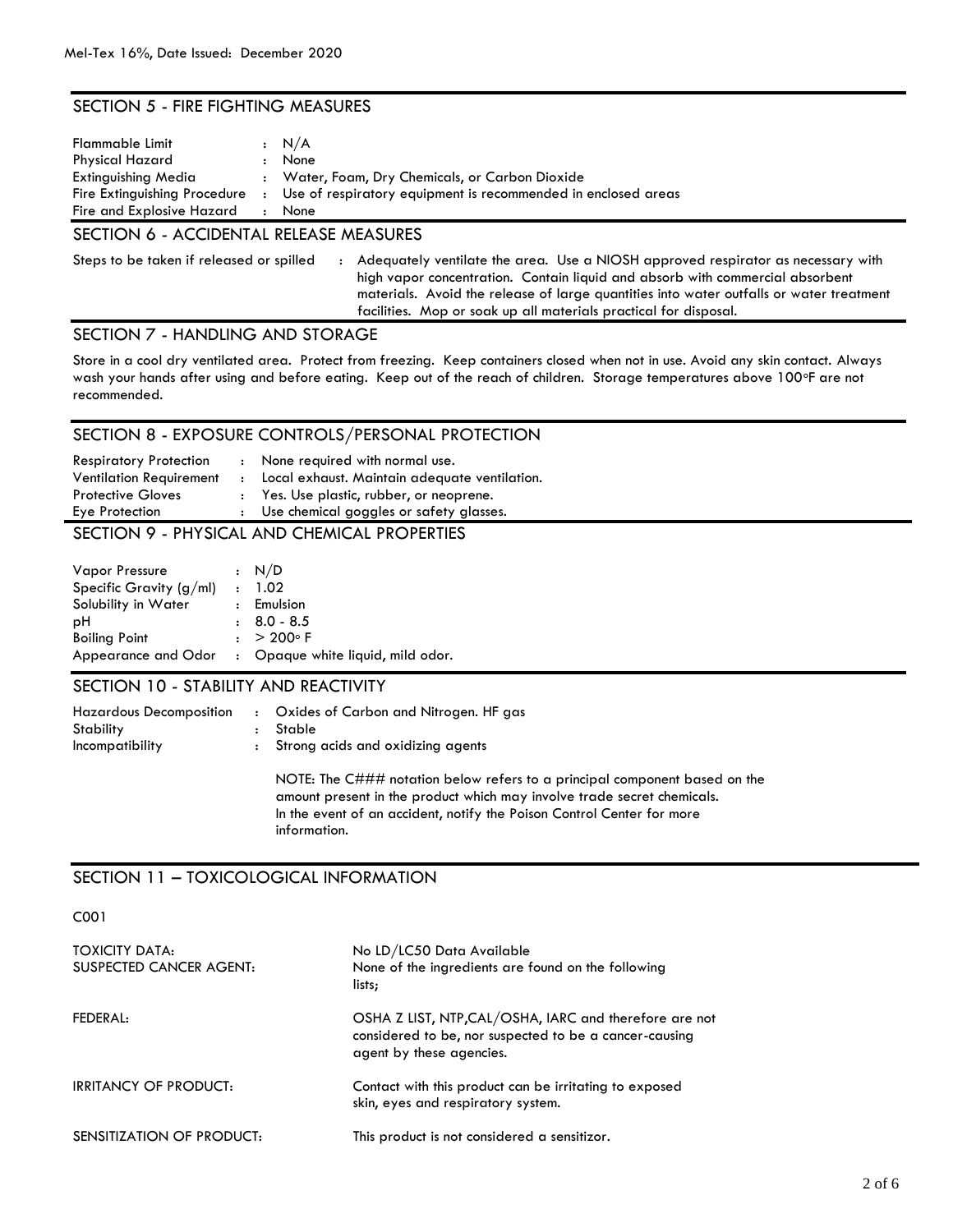Mel-Tex 16%, Date Issued: December 2020

REPRODUCTIVE TOXICITY INFORMATION: No information concerning the effects of this product and its components on the human reproductive system.

#### C066

| <b>TOXICOLOGICAL INFORMATION</b><br><b>ROUTES OF EXPOSURE:</b><br><b>ACUTE TOXICITY:</b><br><b>CARCINOGENITY:</b><br>IARC, NTP or OSHA: | Eye contact, skin absorption, inhalation or ingestion.<br>No data available.<br>The following components of this material are listed<br>as carcinogens by |           |                                                 |  |
|-----------------------------------------------------------------------------------------------------------------------------------------|-----------------------------------------------------------------------------------------------------------------------------------------------------------|-----------|-------------------------------------------------|--|
|                                                                                                                                         | <b>IARC</b><br>1,4 Dioxane                                                                                                                                | NTP<br>2B | <b>OSHA</b><br>X                                |  |
| TERATOGENICITY, MUTAGENICITY,<br>OR OTHER REPRODUCTIVE EFFECTS:                                                                         | No data available.                                                                                                                                        |           |                                                 |  |
| <b>CONDITIONS AGGRAVATED</b><br><b>BY EXPOSURE:</b>                                                                                     | No data available.                                                                                                                                        |           |                                                 |  |
| <b>SYNERGISTIC MATERIALS:</b>                                                                                                           | No data available.                                                                                                                                        |           |                                                 |  |
| C <sub>0</sub> 02                                                                                                                       |                                                                                                                                                           |           |                                                 |  |
| Toxicology Summary:                                                                                                                     |                                                                                                                                                           |           | No additional toxicology information available. |  |
| LD50/LC50, NIOSH Selected Values:                                                                                                       | No data available                                                                                                                                         |           |                                                 |  |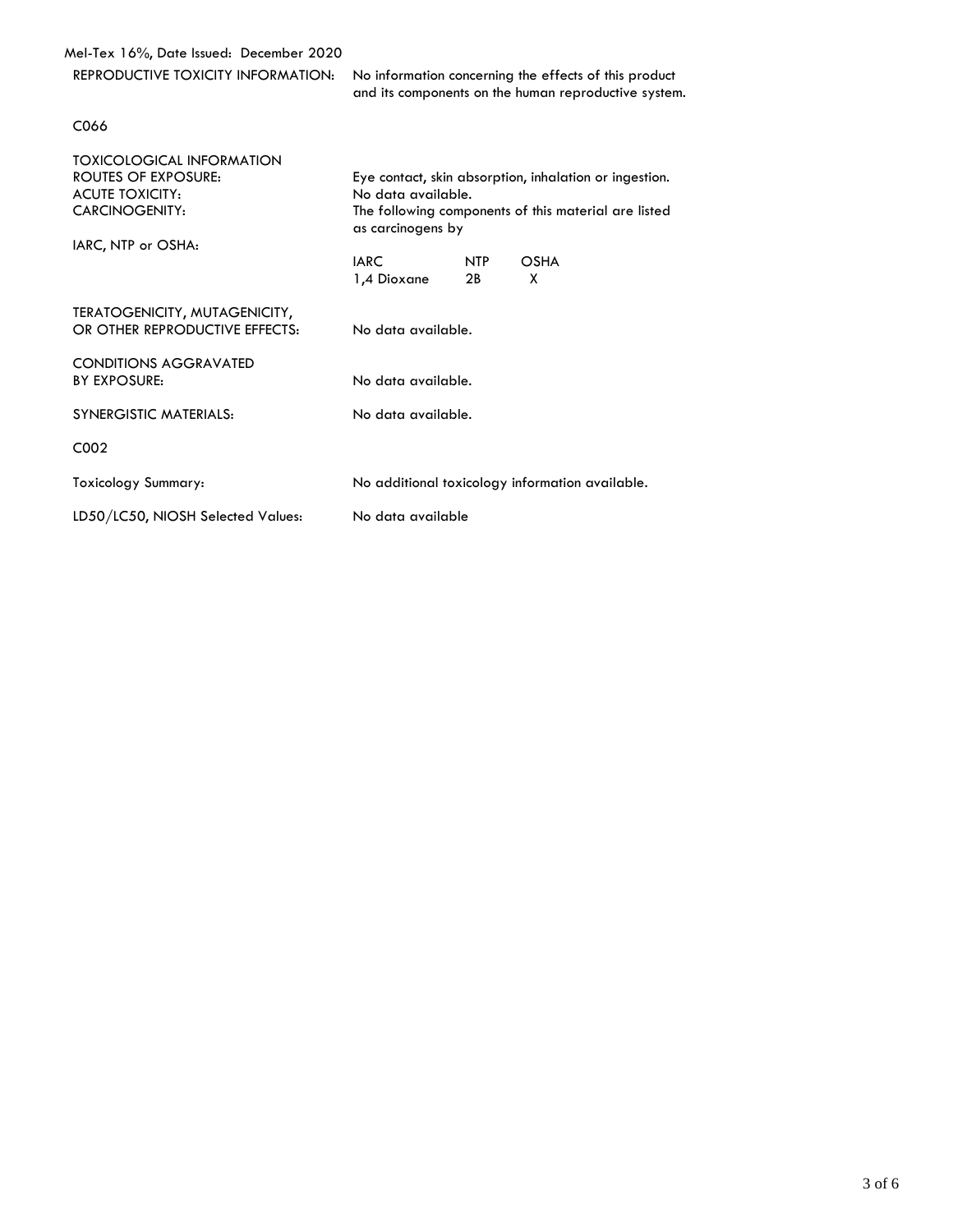| SECTION 12 - ECOLOGICAL INFORMATION<br>C001                          |                                                                                                                               |
|----------------------------------------------------------------------|-------------------------------------------------------------------------------------------------------------------------------|
| ENVIRONMENTAL STABILITY:                                             | Possibly hazardous short term degradation products are<br>not likely. However, long term degradation products<br>may arise.   |
| EFFECT ON PLANTS/ANIMALS:                                            | No evidence is currently available on this products<br>effects on plants or animals.                                          |
| EFFECT ON AQUATIC LIFE:                                              | No evidence is currently available on this products<br>effects on aquatic life.                                               |
| C066                                                                 |                                                                                                                               |
| ECOLOGICAL INFORMATION:                                              | No data available.                                                                                                            |
| C002                                                                 |                                                                                                                               |
| ECOLOGICAL INFORMATION<br>Overview (for Ingredients):                | This product is not expected to produce significant<br>ecotoxicity upon exposure to aquatic organisms and<br>aquatic systems. |
| SECTION 13 - DISPOSAL CONSIDERATIONS<br>C <sub>001</sub>             |                                                                                                                               |
| PREPARING WASTES FOR DISPOSAL:                                       | Waste disposal must be in accordance with appropriate<br>Federal, State, and local regulations.                               |
| C066                                                                 |                                                                                                                               |
| WASTE DISPOSAL INFORMATION:                                          | Dispose in accordance with all applicable federal,<br>state, and local regulations.                                           |
| <b>RCRA INFORMATION:</b>                                             | If this material becomes a waste, it would not be<br>considered hazardous under 40 CFR 261.                                   |
| C002                                                                 |                                                                                                                               |
| DISPOSAL CONSIDERATIONS<br>7 Waste Description for<br>Spent Product: | Spent or discarded material is not expected to be a<br>hazardous waste.                                                       |
| Disposal Methods:                                                    | Comply with all Local, State, Federal, and Provincial<br><b>Environmental Regulations.</b>                                    |

### SECTION 14 – TRANSPORT INFORMATION C001

| THIS PRODUCT Is HAZARDOUS AS<br><b>DEFINED BY 49 CFR 112.101</b> |                        |
|------------------------------------------------------------------|------------------------|
| BY THE U.S. DEPARTMENT OF                                        |                        |
| TRANSPORTATION:                                                  |                        |
| <b>PROPER SHIPPING NAME:</b>                                     | Non-Regulated Material |
| HAZARD CLASS NUMBER and                                          |                        |
| DESCRIPTION:                                                     | None                   |
| UN IDENTIFICATION NUMBER:                                        | None                   |
| <b>PACKING GROUP:</b>                                            | None                   |
| DOT LABEL(S) REQUIRED:                                           | None                   |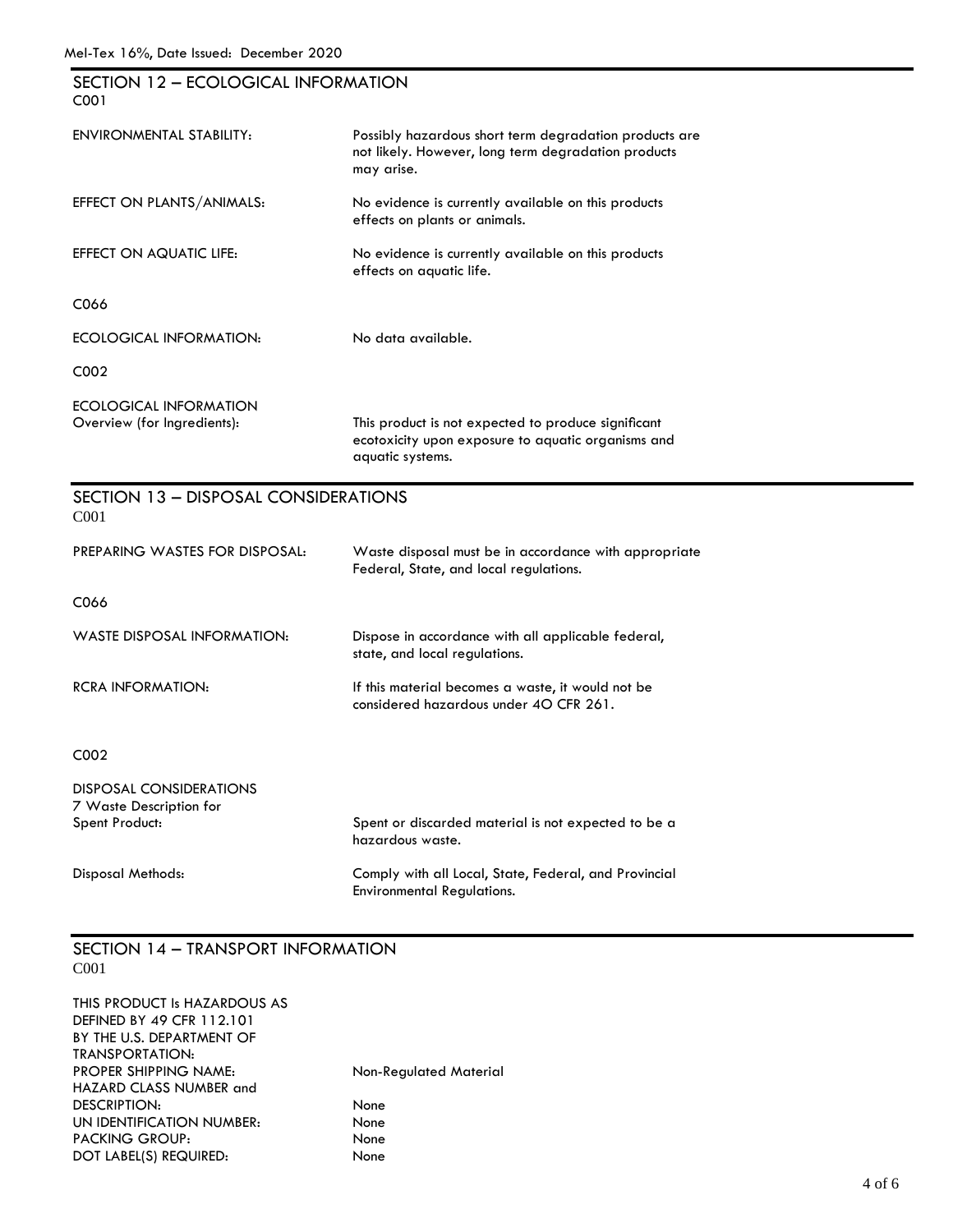| Mel-Tex 16%, Date Issued: December 2020<br>NORTH AMERICAN EMERGENCY<br><b>RESPONSE GUIDEBOOK</b><br><b>NUMBER (2004):</b><br><b>MARINE POLLUTANT:</b> | None<br>None of the ingredients are classified by the<br>DOT as a Marine Pollutant (as defined by 49 CPR<br>172.101, Appendix B)                                                   |
|-------------------------------------------------------------------------------------------------------------------------------------------------------|------------------------------------------------------------------------------------------------------------------------------------------------------------------------------------|
| U.S. DOT SHIPPING REGULATIONS:                                                                                                                        | not classified as dangerous goods,<br>per U.S. DOT regulations, under<br>49 CFR 172_101.                                                                                           |
| INTERNATIONAL AIR<br><b>TRANSPORT ASSOCIATION</b><br>(IATA):                                                                                          | This product is not classified as Dangerous Goods,<br>by rules of IATA:                                                                                                            |
| <b>INTERNATIONAL MARITIME</b><br><b>ORGANIZATION (IMO)</b><br><b>DESIGNATION:</b>                                                                     | This product is not classified as Dangerous Goods<br>by the International Maritime Organization.                                                                                   |
| C066                                                                                                                                                  |                                                                                                                                                                                    |
| <b>TRANSPORT INFORMATION</b><br><b>DOT INFORMATION:</b>                                                                                               | 49CFR172.101                                                                                                                                                                       |
| Proper shipping name:                                                                                                                                 | Compounds, Cleaning, Liquid-NOS                                                                                                                                                    |
| <b>DOT Hazardous Class:</b>                                                                                                                           | Non-hazardous, non-regulated                                                                                                                                                       |
| <b>Hazardous Components:</b>                                                                                                                          | None                                                                                                                                                                               |
| <b>REPORTABLE QUANTITY:</b>                                                                                                                           | 49 CFR 172.101: Not applicable                                                                                                                                                     |
| C <sub>002</sub>                                                                                                                                      |                                                                                                                                                                                    |
| <b>TRANSPORTATION INFORMATION</b><br>RailRoad:<br>Air:                                                                                                | NOT REGULATED BY DOT<br><b>NOT REGULATED BY IATA</b>                                                                                                                               |
|                                                                                                                                                       | Please refer to the Bill of Lading for the most up to<br>date shipping information for this container size and<br>mode of transport.                                               |
| SECTION 15 - REGULATORY INFORMATION<br>C001                                                                                                           |                                                                                                                                                                                    |
|                                                                                                                                                       |                                                                                                                                                                                    |
| UNITED STATES REGULATIONS<br>SARA REPORTING REQUIREMENTS:<br>SARA 313 -<br>TSCA:                                                                      | Diethylene Glycol Monoethyl Ether<br>$CAS#111-90-0 < 10%$<br>All components in this product are listed on the US<br>Toxic Substances Control Act (TSCA) inventory of<br>chemicals. |
| SARA 311/312:<br>Acute Health:<br>Chronic Health:<br>Fire:<br>Reactivity:                                                                             | Yes<br><b>No</b><br>No<br>No                                                                                                                                                       |